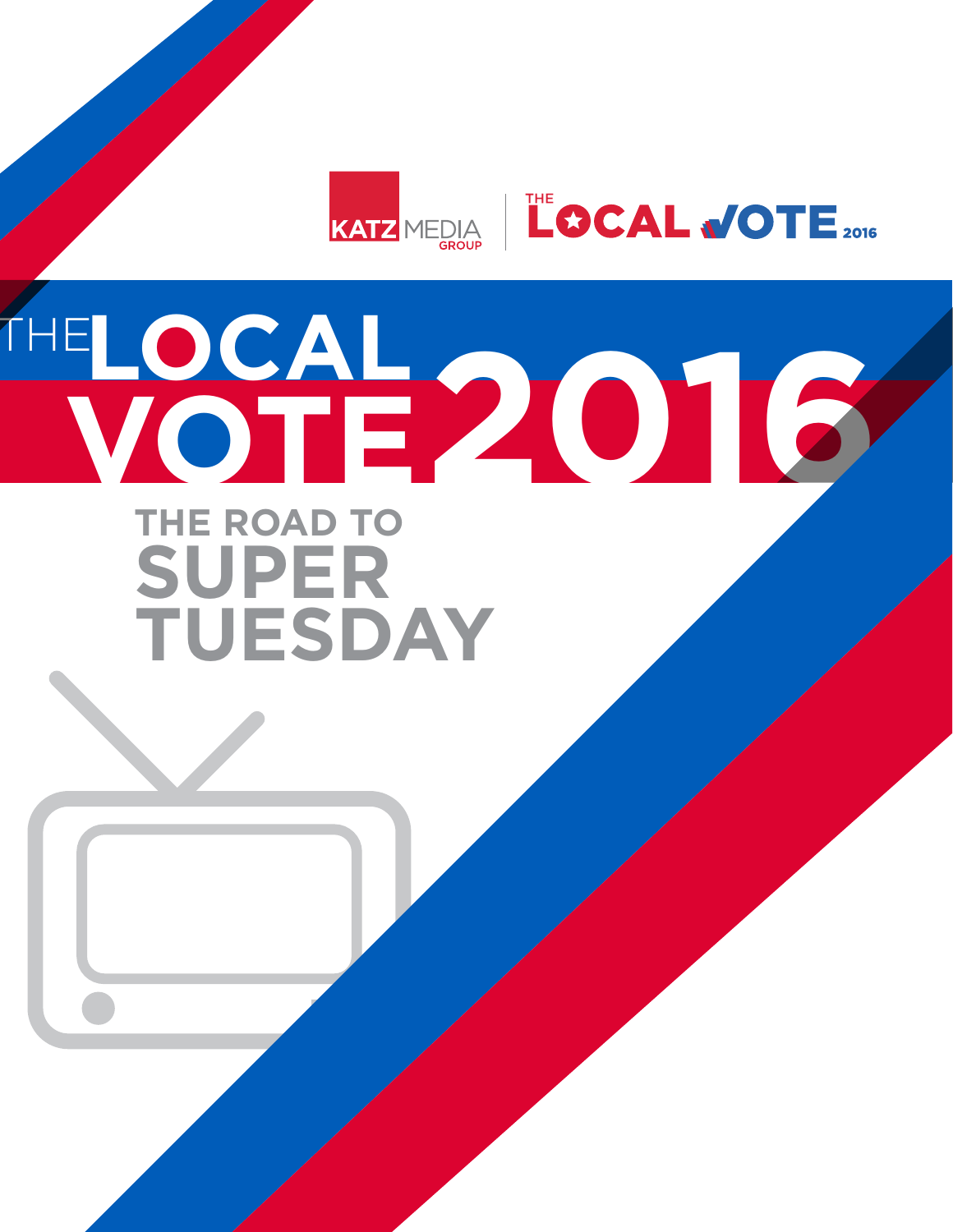#### **COURTING "THE OPPORTUNITY VOTE"**

Interests of local constituencies. Katz Media Group's political insight initiative, "The Local Vote 2016", is aimed at understanding the political concerns that voters are voicing in advance of their state primaries, unear interests of local constituencies. Katz Media Group's political insight initiative, "The Local Vote 2016", is aimed at understanding the political concerns that voters are voicing in advance of state-level data linked to media behavior, the Katz study has unearthed important insights to help candidates, political strategists and interested parties effectively use media to engage the local electorates.

Getting registered voters to turn out and influencing those who are still undecided are critical goals at this point in the Primary season. Katz Media Group took a close look at these important voter segments and their media preferences and behaviors across three important states in the March 1st Super Tuesday lineup – Colorado, Texas and Virginia. With two weeks left before the Primary, here's what we've learned:

#### **KEY INSIGHTS**

- One out of three voters is still undecided about either their candidate choice or whether to even go to the polls on Super Tuesday.
- Seven key issues are driving the most influence on candidate selection, but are prioritized differently for voters according to state and party lines. These issues are: Healthcare, the Economy, Gun Control/Gun Rights, Jobs, National Security, Government Spending and Immigration.
- Local Broadcast and TV News outpace other TV alternatives (cable news and entertainment) in reaching Opportunity Voters
- The majority of voters agree that Local TV News is more appropriate for political advertising than all other potential sources of video, including the Internet. Social and Mobile.
- Multiple television dayparts (not just News) offer a high density, political target audience for campaigns.

#### **ABOUT THE LOCAL VOTE 2016 INITIATIVE**

ARA atz Media Group has commissioned Nielsen to survey a representative sample of registered voters across 10 states in the weeks leading up to their Presidential primary elections in a Scarborough study. Scarborough is a voters across 10 states in the weeks leading up to their Presidential primary elections in February, March and April 2016. The registered respondents had previously participated in clients behavioral insights on the US consumer locally, regionally and nationally. Each year Scarborough surveys more than 200,000 consumers (80% of which are registered voters) using high quality samples that are reliably projectable to the US. Adult 18+ population. The results of this re-contact study, which is specific to voters' opinions on the 2016 Presidential election, are tied back to the respondents' Scarborough data about their demographic profile and media consumption. Wave 1 data represents 1,007 registered voters across the states of Colorado (250), Texas (503) and Virginia (254) interviewed January 25 – February 5, 2016.

Katz Media Group will be reporting on this initiative throughout the 2016 Presidential primary season.

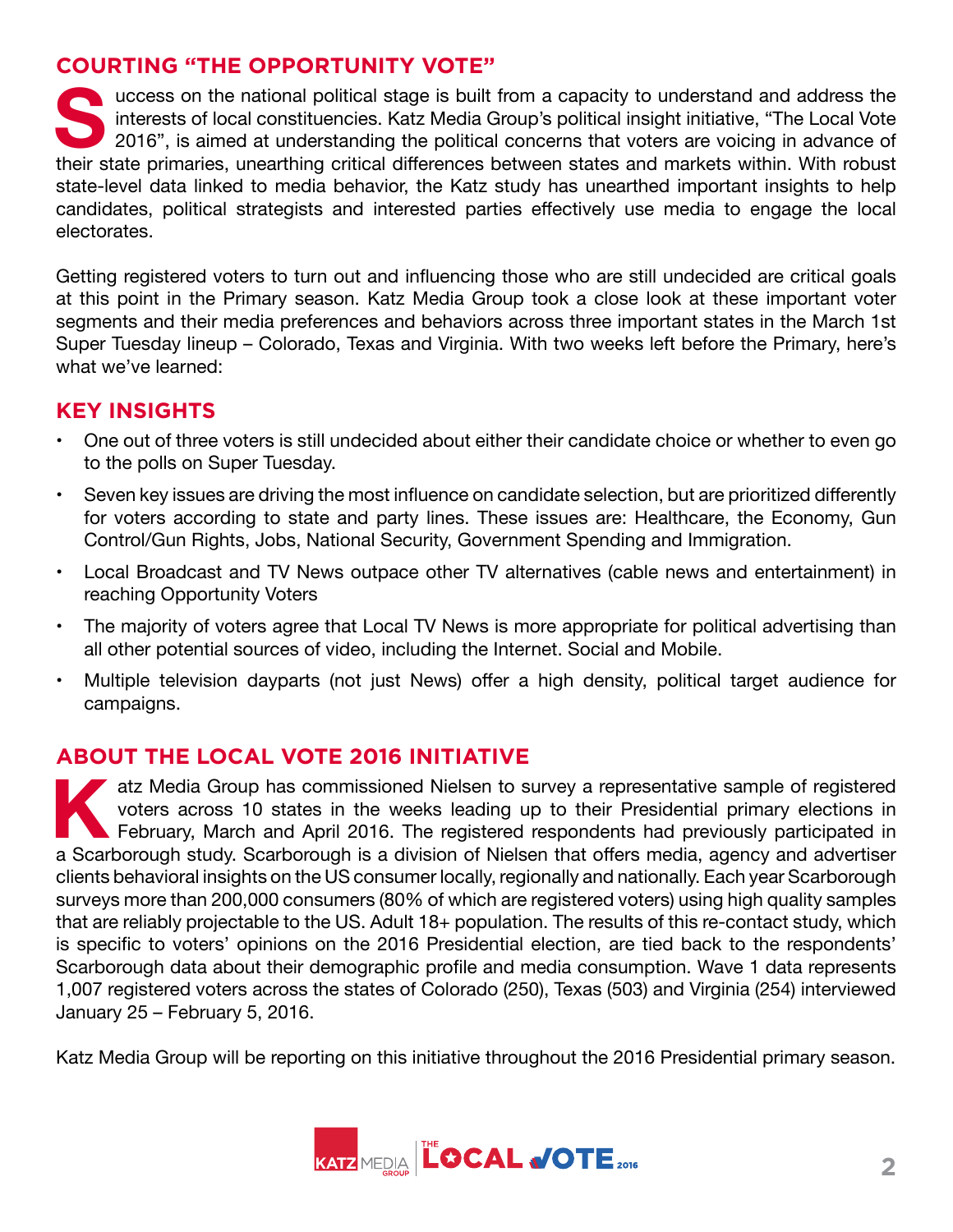## **PULSE OF THE ELECTORATE**

#### **THE OPPORTUNITY VOTE**





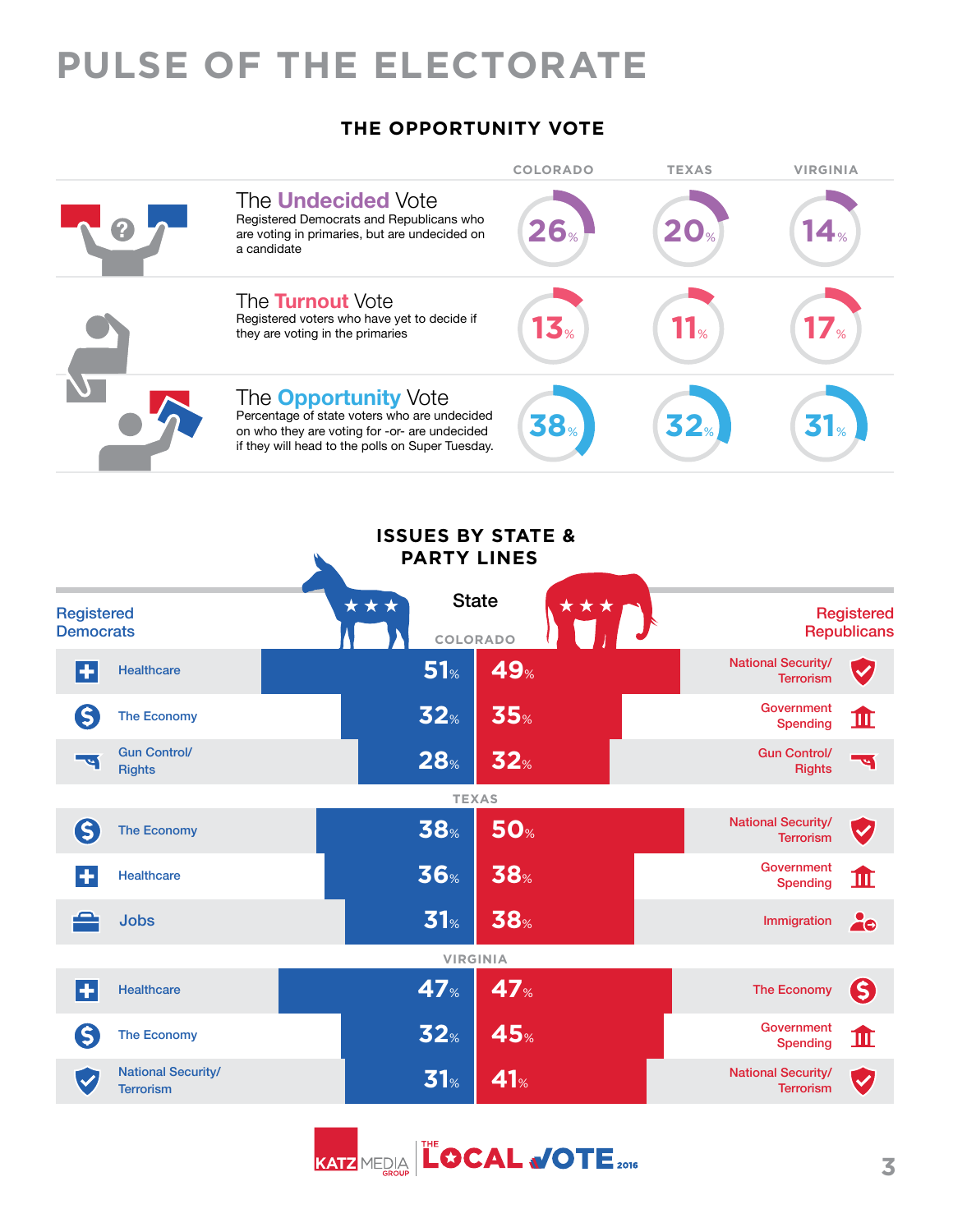## **THE POWER OF LOCAL TELEVISION**

Local Broadcast and TV News outpace other TV alternatives in reaching opportunity Voters.



Majority of Voters recommend local TV news for political advertising over all other potential sources of video.

|                                              | <b>COLORADO</b> | <b>VIRGINIA</b> | <b>TEXAS</b> |
|----------------------------------------------|-----------------|-----------------|--------------|
| <b>Local TV News</b>                         | 53.9%           | 50.1%           | 57.8%        |
| <b>Network Evening News</b>                  | 48.0%           | 52.2%           | 53.0%        |
| <b>Cable News</b>                            | 42.7%           | 46.7%           | 48.7%        |
| Social Media                                 | <b>40.3%</b>    | 39.1%           | 43.7%        |
| Web/Search                                   | 32.0%           | 28.2%           | 29.0%        |
| Network TV-entertainment programs            | 30.6%           | 37.9%           | 33.0%        |
| <b>Cable TV Shows-entertainment programs</b> | 28.3%           | 32.8%           | 25.0%        |
| Mobile/Smartphone                            | 15.1%           | 10.6%           | 15.0%        |

#### Which TV Dayparts Deliver Opportunity Voters? Access & Local News!

**Survey Question:** In your opinion, which of these are good places for political candidates to run ads that get their message out to people like yourself?



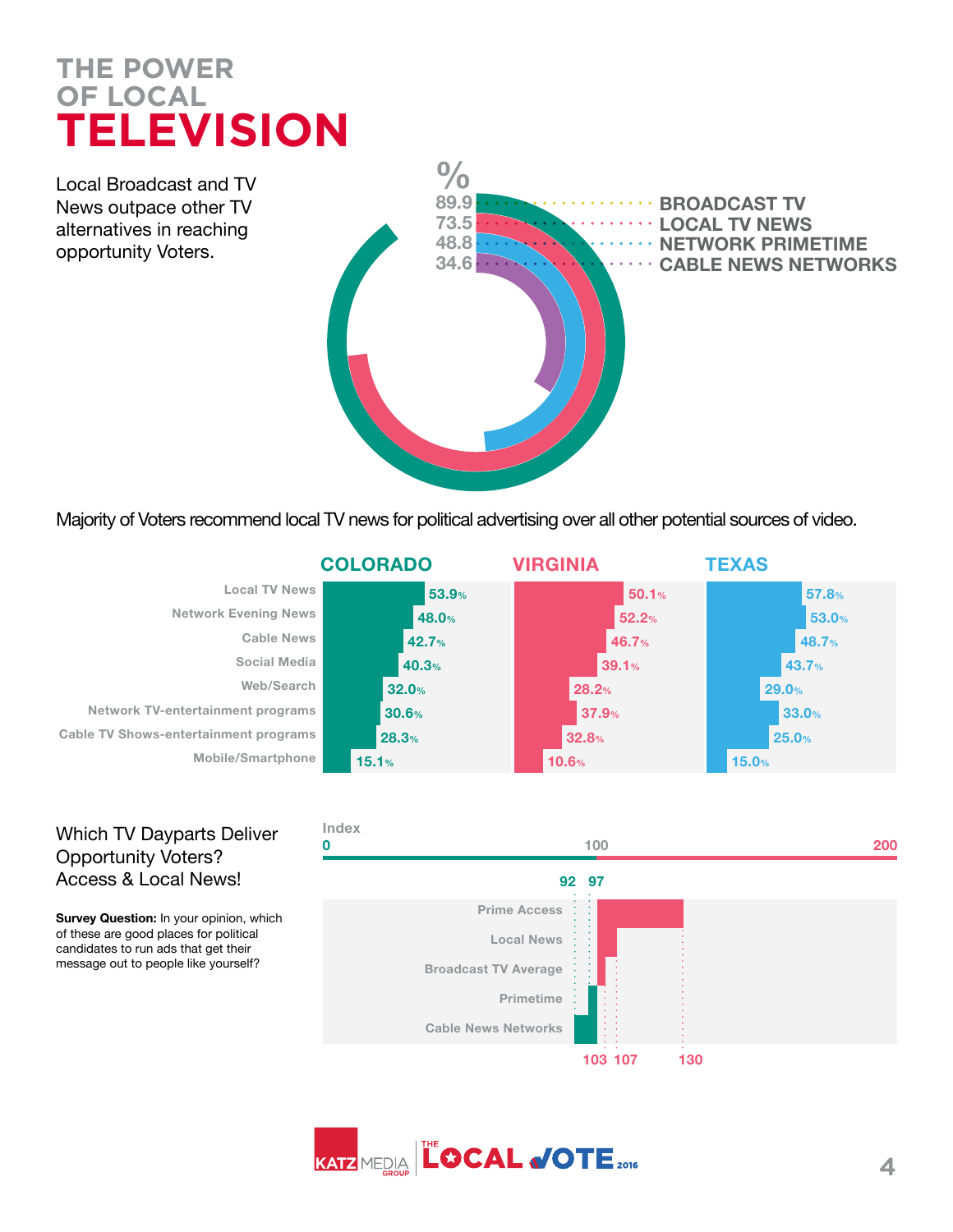#### IN FOCUS: **TARGETABILITY OF LOCAL TELEVISION**

When it comes to targeting voters, local broadcast has powerful new tools to segment your audience and deliver MASS-ively. Here's a snapshot of the differences we see across key markets in Colorado, Texas and Virginia. The pages that follow detail how a variety of Television dayparts (not just News) offer a high density, political target audience for campaigns.



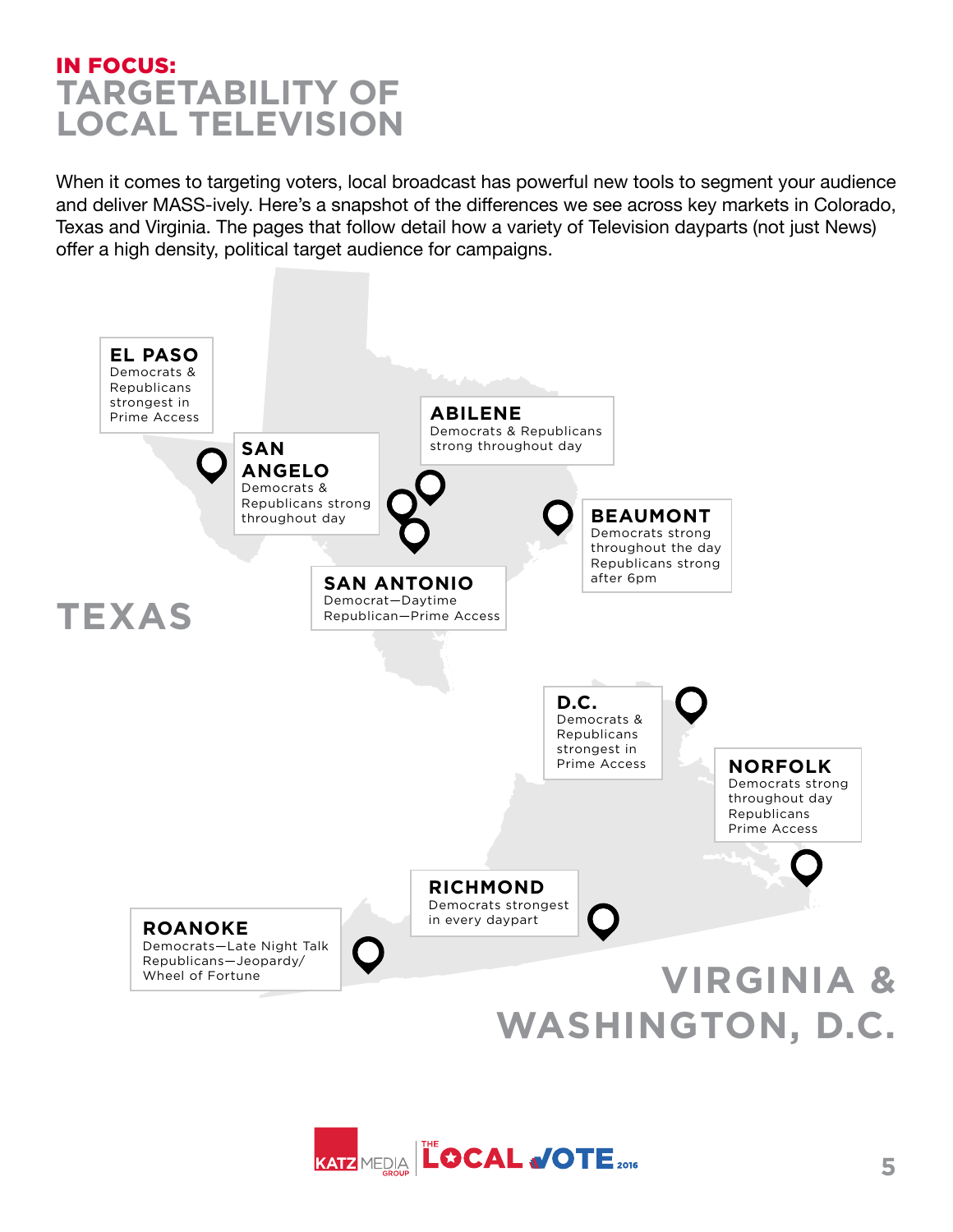

**ABILENE**

**BEAUMONT**

**EL PASO**

**SAN ANGELO**

**SAN ANTONIO**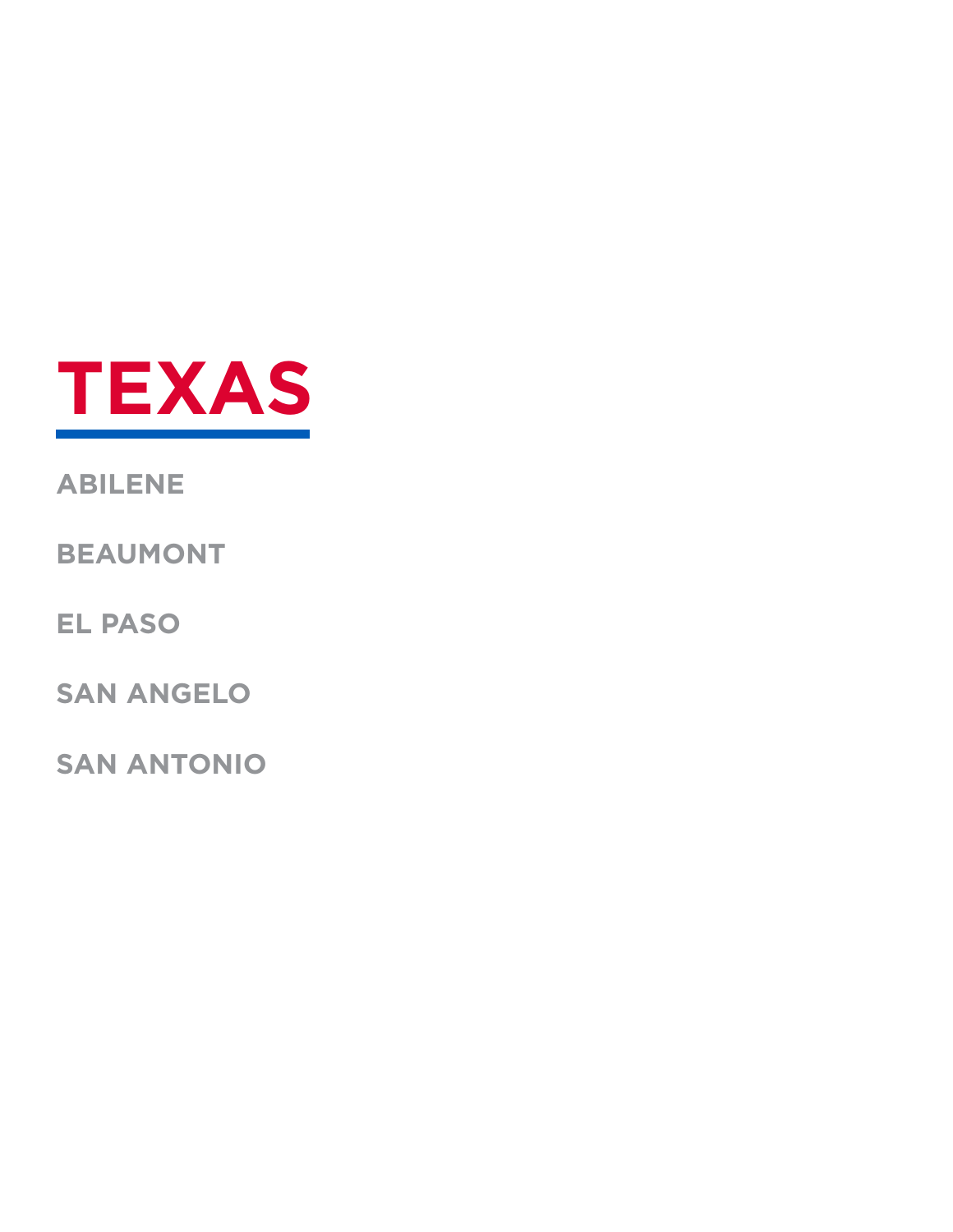#### **Reach your Primary Election Voters in Abilene-Sweetwater by Utilizing TV Dayparts throughout the day!**

| <b>Time Period</b>   | <b>Democrat</b><br><b>Primary Election</b><br><b>Index</b> | <b>Republican</b><br><b>Primary Election</b><br><b>Index</b> | <b>Independent</b><br><b>Primary Election</b><br><b>Index</b> |
|----------------------|------------------------------------------------------------|--------------------------------------------------------------|---------------------------------------------------------------|
| <b>Early Morning</b> | 123                                                        | 103                                                          | 124                                                           |
| Daytime              | 131                                                        | 106                                                          | 124                                                           |
| <b>Early Fringe</b>  | 127                                                        | 108                                                          | 127                                                           |
| <b>Prime Access</b>  | 125                                                        | <b>118</b>                                                   | 127                                                           |
| Prime                | 120                                                        | 109                                                          | 117                                                           |
| Late Fringe          | 122                                                        | 113                                                          | 127                                                           |

## **Top TV Programs to reach Abilene-Sweetwater's Primary Election Voters in their Strongest Daypart**



#### **Top 5 Genres of TV Programming to reach Primary Election Voters in Abilene-Sweetwater**



Source: comScore Local Nov'15 Abilene-Sweetwater Political; HH Ratings with Political Personas; Time Periods: Early Morning (M-F 5a-8a), Daytime (M-F 8a-3p), Early Fringe (M-F 3p-6p), Prime Access (M-F 6p-7p), Prime (M-Su 7p-10p), Late Fringe (M-F 10p-1a); Index = Political Persona Rating vs HH Rating, HH Rating for Programming and Genre. Non-subscribers to comScore Local data depicted but not identified.

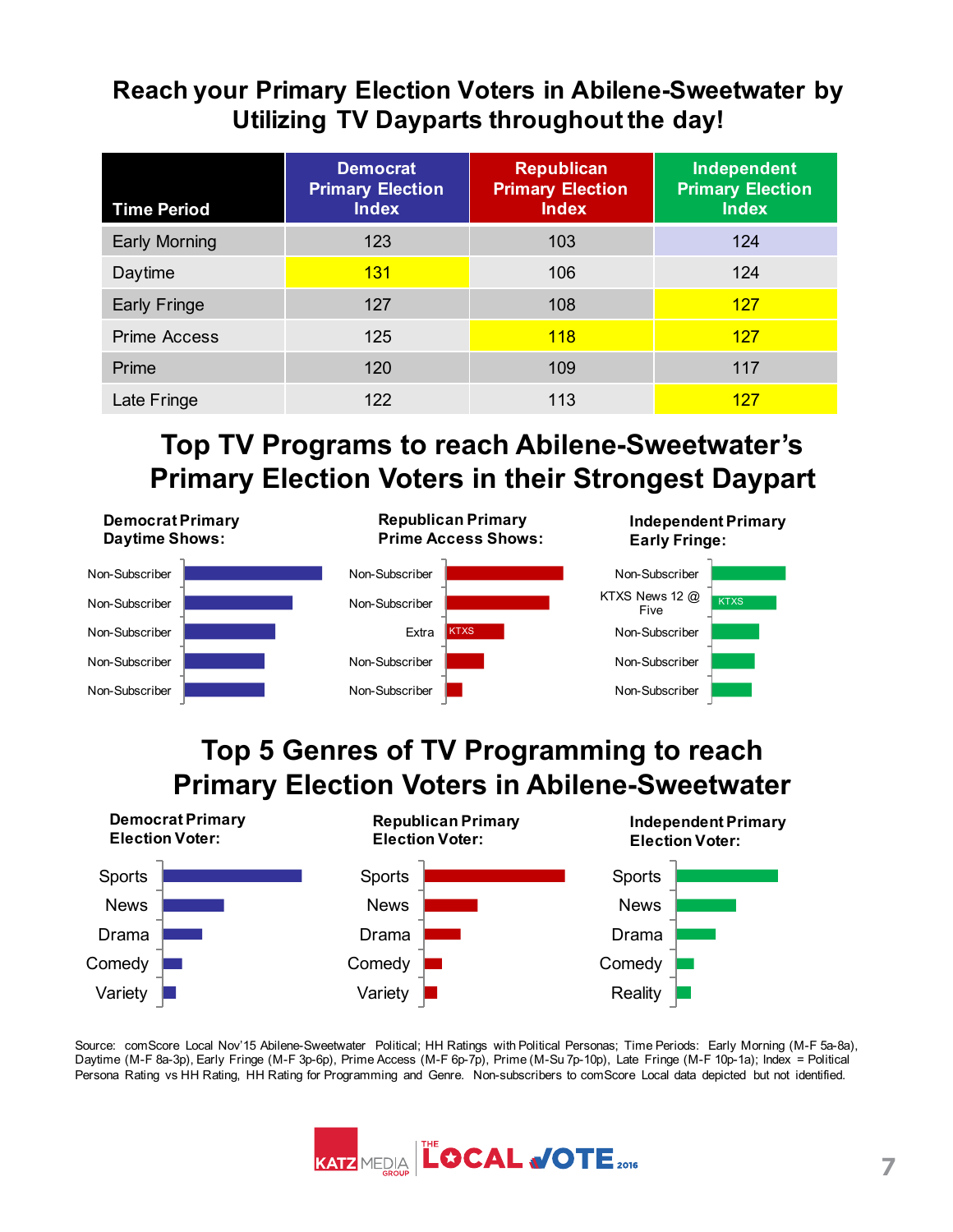#### **Reach your Primary Election Voters in Beaumont by Utilizing TV Dayparts throughout the day!**

| <b>Time Period</b>   | <b>Democrat</b><br><b>Primary Election</b><br><b>Index</b> | <b>Republican</b><br><b>Primary Election</b><br><b>Index</b> | <b>Independent</b><br><b>Primary Election</b><br><b>Index</b> |
|----------------------|------------------------------------------------------------|--------------------------------------------------------------|---------------------------------------------------------------|
| <b>Early Morning</b> | 131                                                        | 99                                                           | 120                                                           |
| Daytime              | 129                                                        | 88                                                           | 103                                                           |
| <b>Early Fringe</b>  | 132                                                        | 98                                                           | 109                                                           |
| <b>Prime Access</b>  | 129                                                        | 112                                                          | 117                                                           |
| Prime                | 120                                                        | 110                                                          | 115                                                           |
| Late Fringe          | 122                                                        | 105                                                          | 92                                                            |

#### **Top TV Programs to reach Beaumont's Primary Election Voters in their Strongest Daypart**



Source: comScore Local Nov'15 Beaumont Political; HH Ratings with Political Personas; Time Periods: Early Morning (M-F 5a-8a), Daytime (M-F 8a-3p), Early Fringe (M-F 3p-6p), Prime Access (M-F 6p-7p), Prime (M-Su 7p-10p), Late Fringe (M-F 10p-1a); Index = Political Persona Rating vs HH Rating, HH Rating for Programming and Genre. Non-subscribers to comScore Local data depicted but not identified.

Variety

**Reality** 

**Reality** 

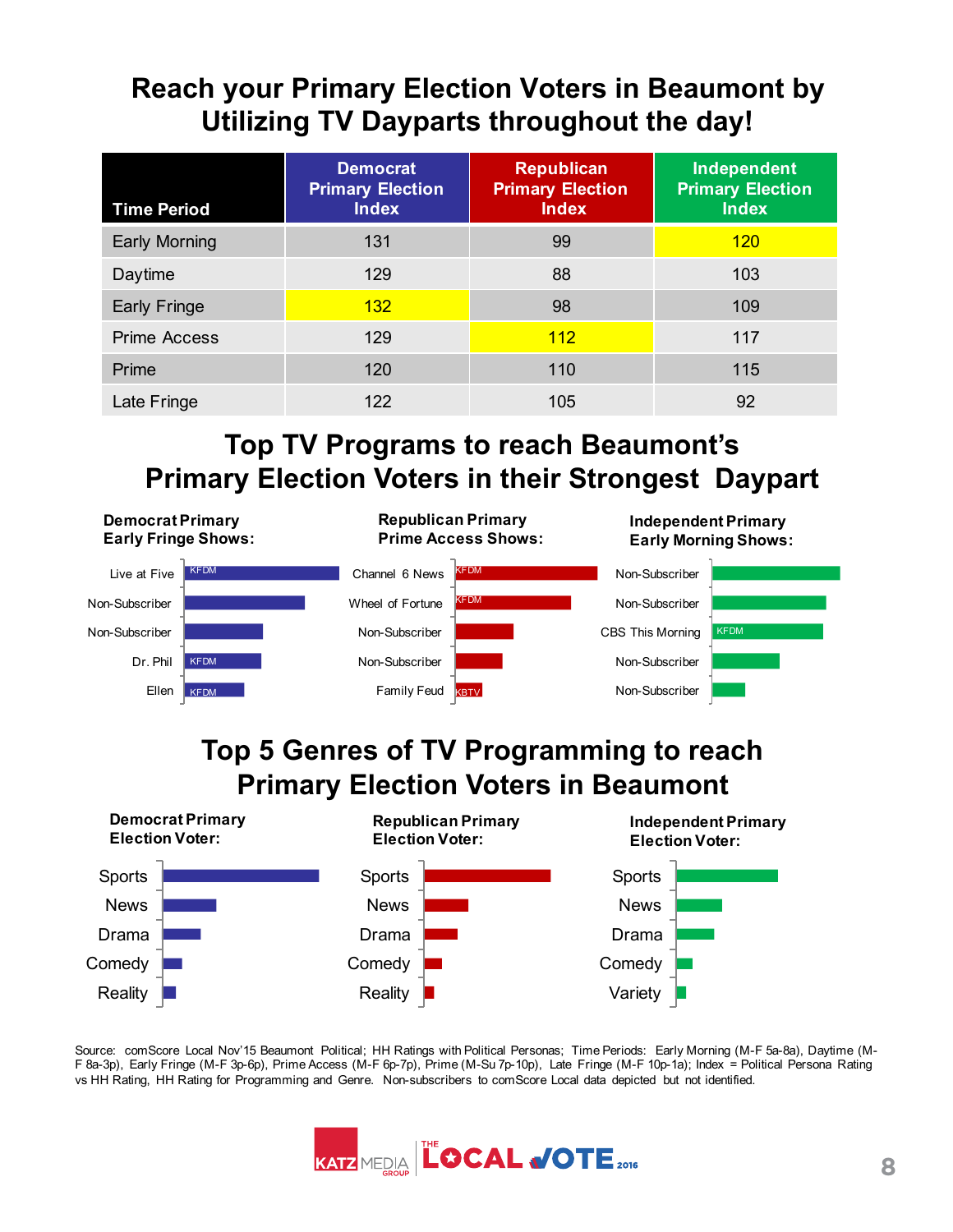#### **Reach your Primary Election Voters in El Paso by Utilizing TV Dayparts throughout the day!**

| <b>Time Period</b>   | <b>Democrat</b><br><b>Primary Election</b><br><b>Index</b> | <b>Republican</b><br><b>Primary Election</b><br><b>Index</b> | <b>Independent</b><br><b>Primary Election</b><br><b>Index</b> |
|----------------------|------------------------------------------------------------|--------------------------------------------------------------|---------------------------------------------------------------|
| <b>Early Morning</b> | 126                                                        | 102                                                          | 121                                                           |
| Daytime              | 126                                                        | 95                                                           | 112                                                           |
| <b>Early Fringe</b>  | 130                                                        | 102                                                          | 107                                                           |
| <b>Prime Access</b>  | 133                                                        | 112                                                          | 86                                                            |
| Prime                | 122                                                        | 102                                                          | 101                                                           |
| Late Fringe          | 121                                                        | 101                                                          | 94                                                            |

#### **Top TV Programs to reach El Paso's Primary Election Voters in their Strongest Daypart**



Source: comScore Local Nov'15 El Paso Political; HH Ratings with Political Personas; Time Periods: Early Morning (M-F 5a-8a), Daytime (M-F 8a-3p), Early Fringe (M-F 3p-6p), Prime Access (M-F 6p-7p), Prime (M-Su 7p-10p), Late Fringe (M-F 10p-1a); Index = Political Persona Rating vs HH Rating, HH Rating for Programming and Genre. Non-subscribers to comScore Local data depicted but not identified.

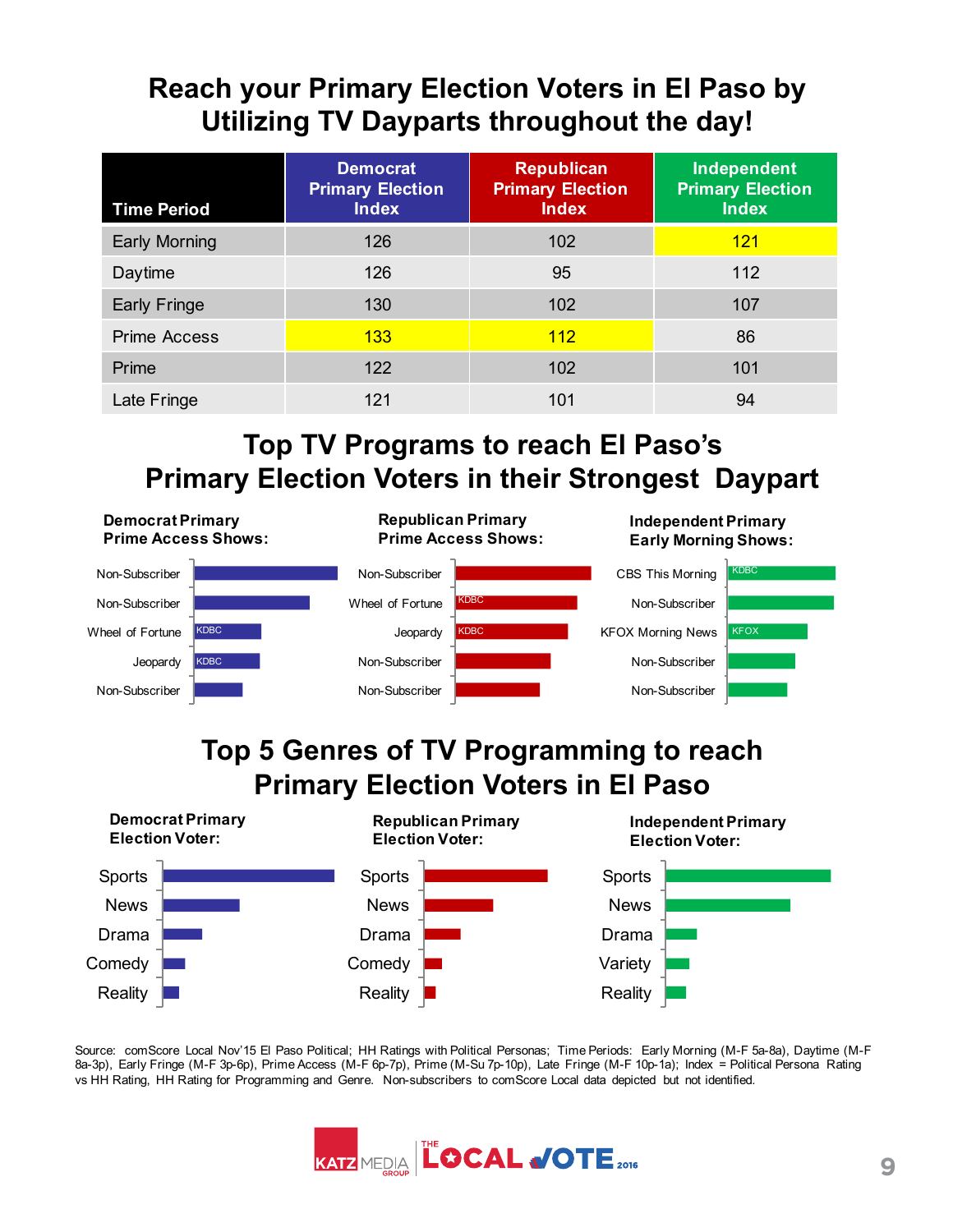#### **Reach your Primary Election Voters in San Angelo, TX by Utilizing TV Dayparts throughout the day!**

| <b>Time Period</b>   | <b>Democrat</b><br><b>Primary Election</b><br><b>Index</b> | <b>Republican</b><br><b>Primary Election</b><br><b>Index</b> | Independent<br><b>Primary Election</b><br><b>Index</b> |
|----------------------|------------------------------------------------------------|--------------------------------------------------------------|--------------------------------------------------------|
| <b>Early Morning</b> | 114                                                        | 118                                                          | 137                                                    |
| Daytime              | 124                                                        | 114                                                          | 132                                                    |
| <b>Early Fringe</b>  | 129                                                        | 106                                                          | 125                                                    |
| <b>Prime Access</b>  | <b>131</b>                                                 | 121                                                          | 139                                                    |
| Prime                | 129                                                        | 116                                                          | 136                                                    |
| Late Fringe          | 126                                                        | 118                                                          | 143                                                    |

#### **Top TV Programs to reach San Angelo's Primary Election Voters in their Strongest Daypart**



Drama Variety **Comedy** 

Drama **Comedy** Variety



Drama Variety **Reality** 

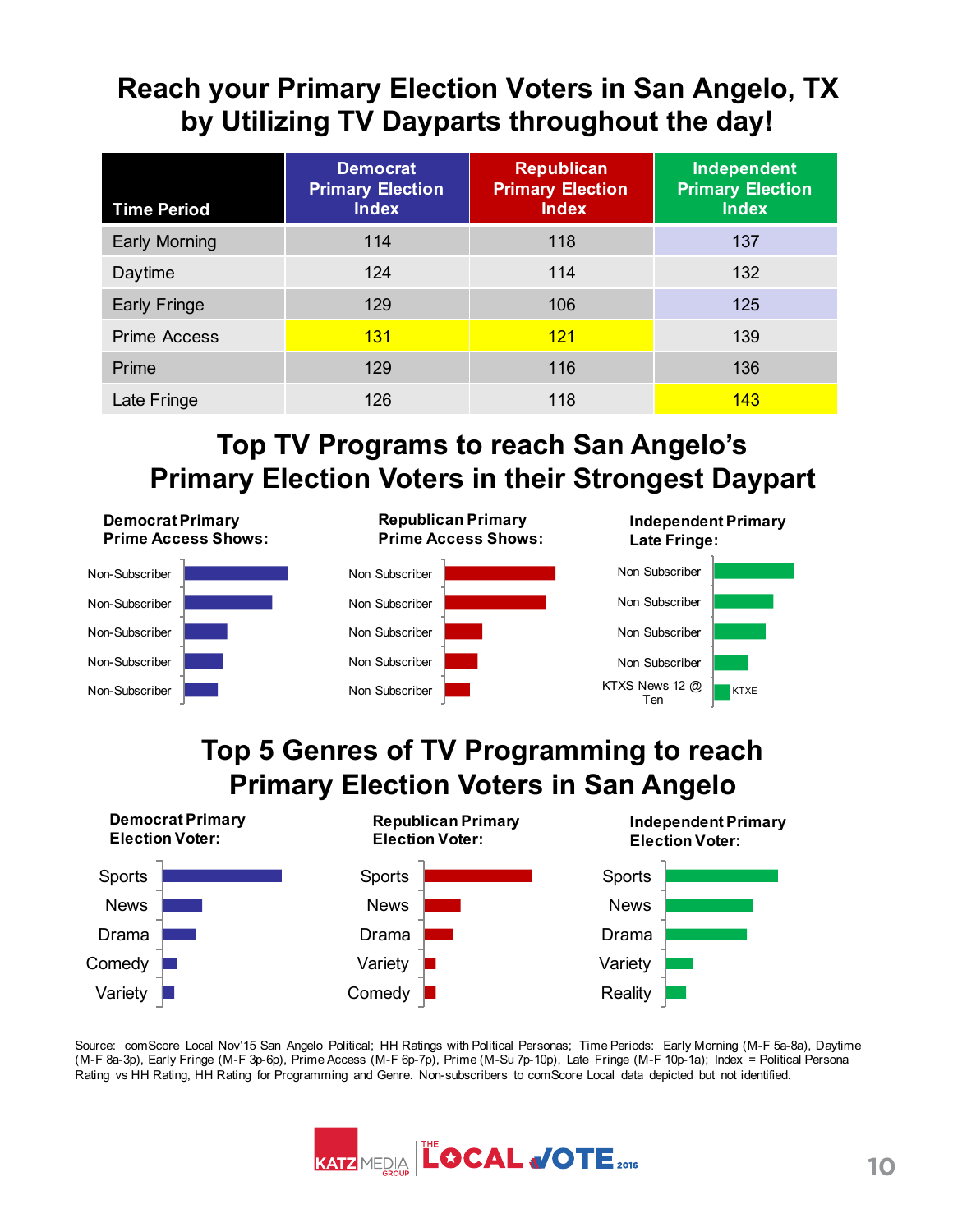#### **Reach your Primary Election Voters in San Antonio by Utilizing TV Dayparts throughout the day!**

| <b>Time Period</b>   | <b>Democrat</b><br><b>Primary Election</b><br><b>Index</b> | <b>Republican</b><br><b>Primary Election</b><br><b>Index</b> | Independent<br><b>Primary Election</b><br><b>Index</b> |
|----------------------|------------------------------------------------------------|--------------------------------------------------------------|--------------------------------------------------------|
| <b>Early Morning</b> | 123                                                        | 103                                                          | 133                                                    |
| Daytime              | 133                                                        | 100                                                          | 113                                                    |
| Early Fringe         | 132                                                        | 102                                                          | 110                                                    |
| <b>Prime Access</b>  | 129                                                        | 111                                                          | 123                                                    |
| Prime                | 123                                                        | 104                                                          | 112                                                    |
| Late Fringe          | 125                                                        | 102                                                          | 107                                                    |

#### **Top TV Programs to reach San Antonio's Primary Election Voters in their Strongest Daypart**



Source: comScore Local Nov'15 San Antonio Political; HH Ratings with Political Personas; Time Periods: Early Morning (M-F 5a-8a), Daytime (M-F 8a-3p), Early Fringe (M-F 3p-6p), Prime Access (M-F 6p-7p), Prime (M-Su 7p-10p), Late Fringe (M-F 10p-1a); Index = Political Persona Rating vs HH Rating, HH Rating for Programming and Genre. Non-subscribers to comScore Local data depicted but not identified.

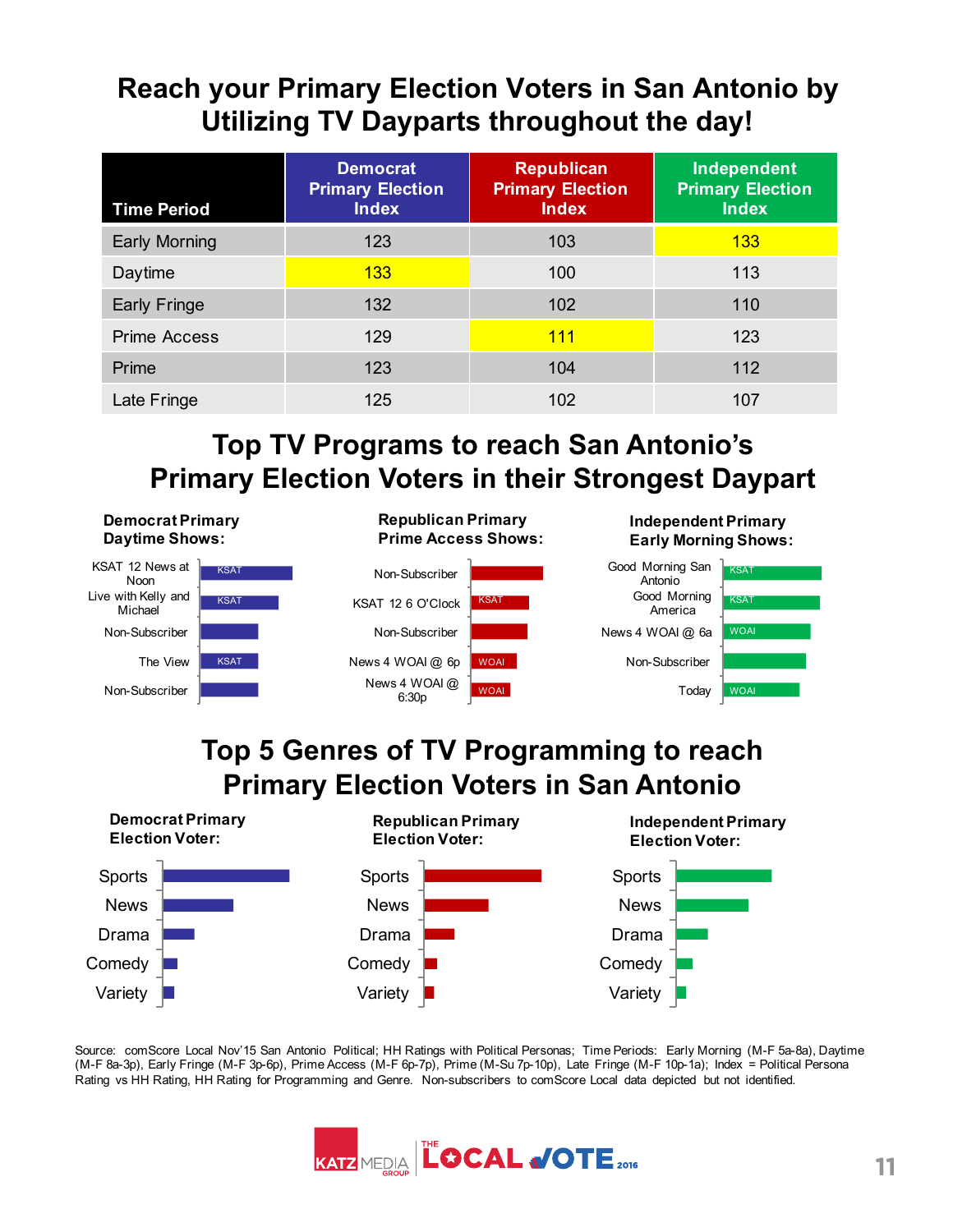

#### **NORFOLK**

**RICHMOND**

**ROANOKE**

**WASHINGTON, DC**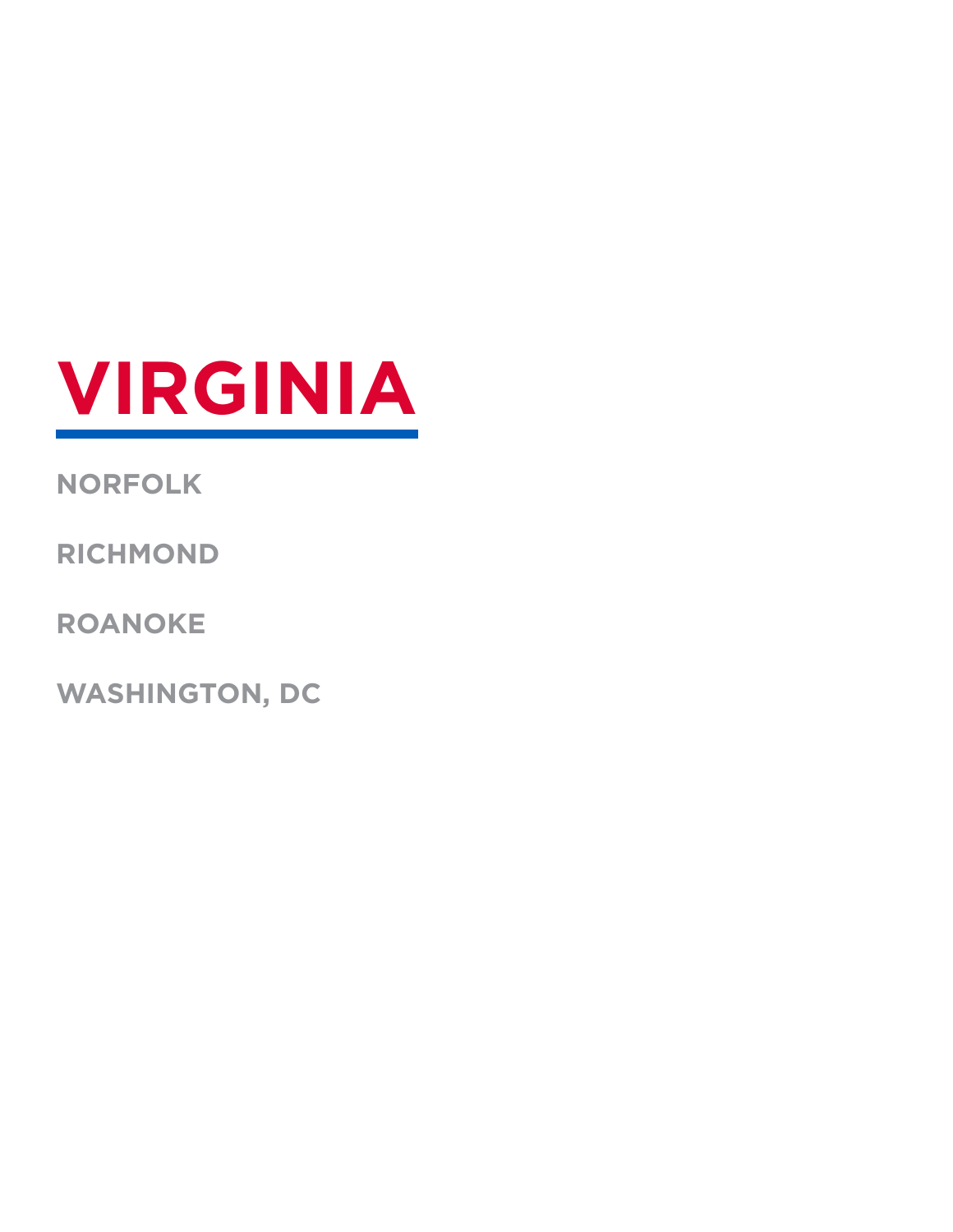## **Reach your Primary Election Voters in Norfolk by Utilizing TV Dayparts throughout the day!**

| <b>Time Period</b>   | <b>Democrat</b><br><b>Primary Election</b><br><b>Index</b> | <b>Republican</b><br><b>Primary Election</b><br><b>Index</b> | Independent<br><b>Primary Election</b><br><b>Index</b> |
|----------------------|------------------------------------------------------------|--------------------------------------------------------------|--------------------------------------------------------|
| <b>Early Morning</b> | 122                                                        | 86                                                           | 109                                                    |
| Daytime              | 133                                                        | 80                                                           | 100                                                    |
| <b>Early Fringe</b>  | 131                                                        | 92                                                           | 109                                                    |
| <b>Prime Access</b>  | 129                                                        | 104                                                          | 121                                                    |
| Prime                | 121                                                        | 107                                                          | 118                                                    |
| Late Fringe          | 127                                                        | 99                                                           | 112                                                    |

#### **Top TV Programs to reach Norfolk's Primary Election Voters in their Strongest Daypart**



Source: comScore Local Nov'15 Norfolk Political; HH Ratings with Political Personas; Time Periods: Early Morning (M-F 6a-9a), Daytime (M-F 9a-4p), Early Fringe (M-F 4p-7p), Prime Access (M-F 7p-8p), Prime (M-Su 8p-11p), Late Fringe (M-F 11p-2a); Index = Political Persona Rating vs HH Rating, HH Rating for Programming and Genre. Non-subscribers to comScore Local data depicted but not identified.

Variety

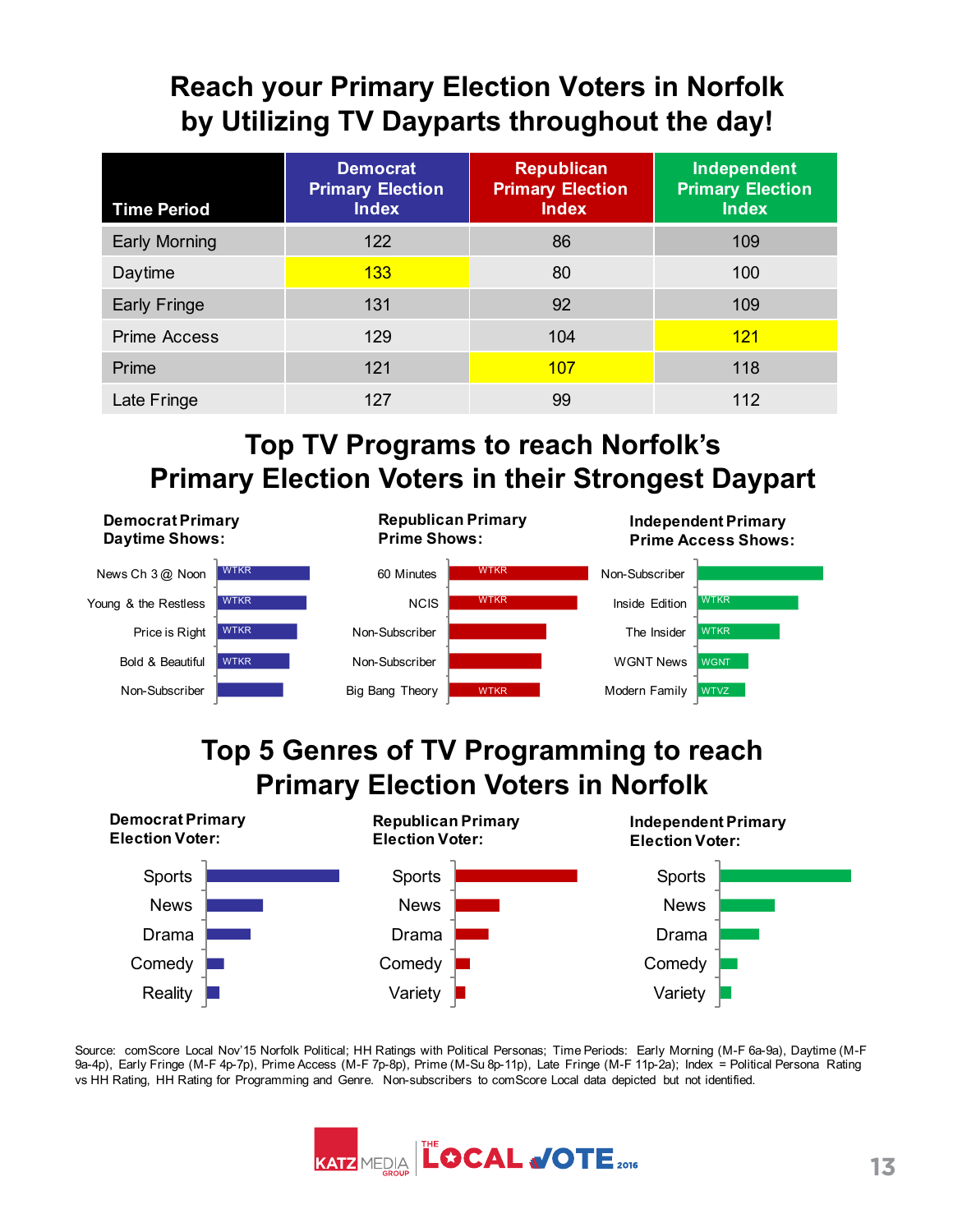#### **Reach your Primary Election Voters in Richmond by Utilizing TV Dayparts throughout the day!**

| <b>Time Period</b>   | <b>Democrat</b><br><b>Primary Election</b><br><b>Index</b> | <b>Republican</b><br><b>Primary Election</b><br><b>Index</b> | <b>Independent</b><br><b>Primary Election</b><br><b>Index</b> |
|----------------------|------------------------------------------------------------|--------------------------------------------------------------|---------------------------------------------------------------|
| <b>Early Morning</b> | 128                                                        | 101                                                          | 130                                                           |
| Daytime              | 141                                                        | 96                                                           | 116                                                           |
| Early Fringe         | 139                                                        | 105                                                          | 122                                                           |
| <b>Prime Access</b>  | 138                                                        | 113                                                          | <b>136</b>                                                    |
| Prime                | 128                                                        | 108                                                          | 129                                                           |
| Late Fringe          | 132                                                        | 101                                                          | 119                                                           |

#### **Top TV Programs to reach Richmond's Primary Election Voters in their Strongest Daypart**



Source: comScore Local Nov'15 Richmond Political; HH Ratings with Political Personas; Time Periods: Early Morning (M-F 6a-9a), Daytime (M-F 9a-4p), Early Fringe (M-F 4p-7p), Prime Access (M-F 7p-8p), Prime (M-Su 8p-11p), Late Fringe (M-F 11p-2a); Index = Political Persona Rating vs HH Rating, HH Rating for Programming and Genre. Non-subscribers to comScore Local data depicted but not identified.

Game

Variety

**Reality** 

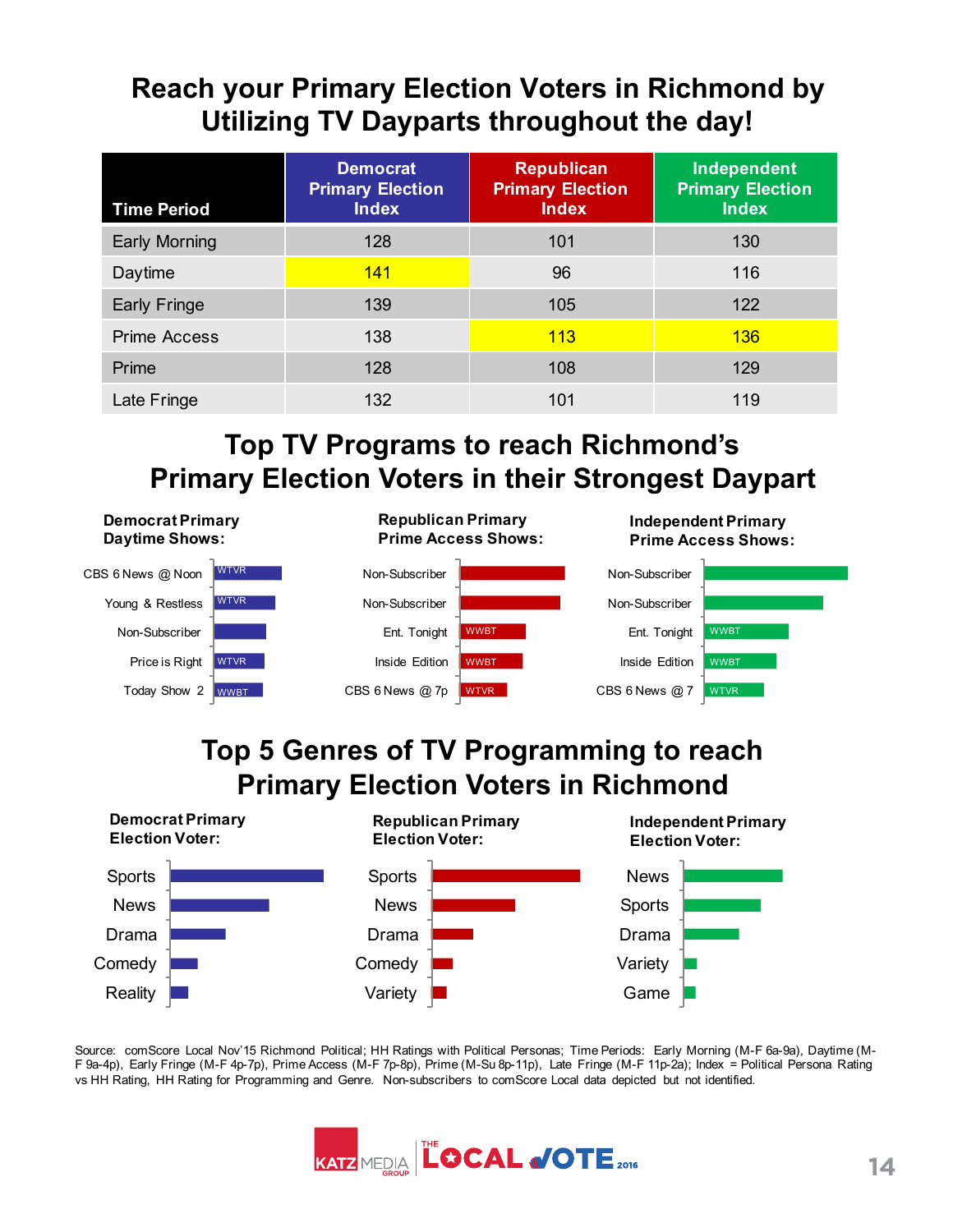## **Reach your Primary Election Voters in Roanoke by Utilizing TV Dayparts throughout the day!**

| <b>Time Period</b>   | <b>Democrat</b><br><b>Primary Election</b><br><b>Index</b> | <b>Republican</b><br><b>Primary Election</b><br><b>Index</b> | <b>Independent</b><br><b>Primary Election</b><br><b>Index</b> |
|----------------------|------------------------------------------------------------|--------------------------------------------------------------|---------------------------------------------------------------|
| <b>Early Morning</b> | 109                                                        | 95                                                           | 103                                                           |
| Daytime              | 115                                                        | 89                                                           | 100                                                           |
| <b>Early Fringe</b>  | <b>118</b>                                                 | 100                                                          | 108                                                           |
| <b>Prime Access</b>  | 115                                                        | 106                                                          | <b>118</b>                                                    |
| Prime                | 115                                                        | 104                                                          | 114                                                           |
| Late Fringe          | <b>118</b>                                                 | 101                                                          | 113                                                           |

#### **Top TV Programs to reach Roanoke's Primary Election Voters in their Strongest Daypart**





Source: comScore Local Nov'15 Roanoke Political; HH Ratings with Political Personas; Time Periods: Early Morning (M-F 6a-9a), Daytime (M-F 9a-4p), Early Fringe (M-F 4p-7p), Prime Access (M-F 7p-8p), Prime (M-Su 8p-11p), Late Fringe (M-F 11p-2a); Index = Political Persona Rating vs HH Rating, HH Rating for Programming and Genre. Non-subscribers to comScore local data depicted but not identified.